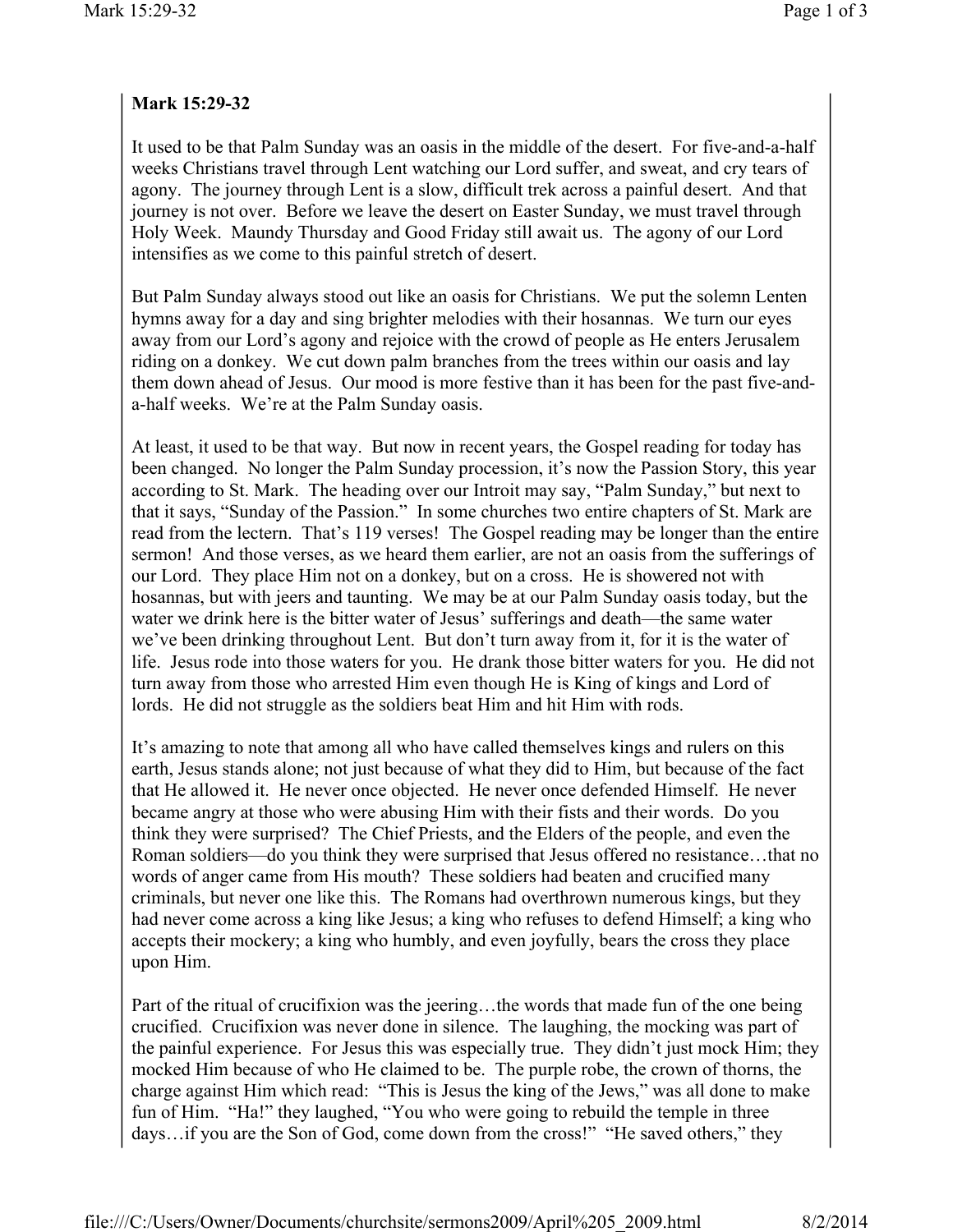jeered," but He cannot save Himself…let this king of Israel come down from the cross and we'll believe in Him."

What does a man do when others say, "I'll bet you can't lift that barbell over your head"... and he knows that he can? He'll do it, won't he? He'll lift it up over his head to stop their taunting; to prove them wrong; to shut them up. They taunted Jesus with the words, "Come down from the cross and we'll believe in you!" Well, here was His chance—not just to shut them up—to astound them with a miracle so that they would believe! Why didn't He do it? Why didn't He come down from the cross?

What would Jesus have proved if He had done this miracle and come down from the cross? That He was God? No…but coming back to life after He was dead—that would do it. Those taunting Him said, "If you do this miracle, we'll believe in you." But what greater miracle is there than rising from the dead? And yet, after His resurrection they refused to believe. We think that faith comes by being amazed at the mighty things of God. We want God to impress us; show us what He can do. Heal my disease. Solve our money problem. Pack our pews with people. But faith does not come by what we see. It comes by what we hear…by hearing the word of the cross. Through that word God promises to work faith when and where He pleases. So coming down from the cross would bring no one to faith; but staying up on the cross—that's the stuff that faith is made of.

We don't believe in a god who comes down off the cross; we believe in a God who stays up there for us. We don't believe in a god who avoids suffering; we believe in a God who suffers for us. We don't believe in a god who runs away from death; we believe in a God who dies for us. We don't believe in a god who abandons his creation in order to save his own skin; we believe in a God who endures our punishment to the bitter end.

If Jesus had come down from the cross, that would have proved that He was not God; for God could never run away from the cross. He could never go back on His word and break His promise to bear the sin of the world. If Jesus had come down from the cross, then I would not believe in Him, nor would you. For God came to save sinners. He came to serve. He came to die our death. He came to give His life as a ransom for us.

"Come down from the cross and we'll believe in you," they taunted. How foolish. And yet, how very much like us; because that's what we would have done. We don't like it when others hurt us. We try to avoid pain and suffering. If we were on a cross, our only thought would be the desire to get down from it. The Passion Story of our Lord shows us how very different God is from us. "He saved others; He cannot save Himself!" They were right! He could not…He would not. We wouldn't think twice. We would save ourselves if we could. Jesus refused to come down from the cross. He was a king who put the needs of His people ahead of His own needs. He is the King of Grace.

Because He stayed up on that cross, you are forgiven. Because Jesus stayed up on the cross, you have the Father's love. Because He stayed up on the cross, God gives you the benefits of the cross in your baptism and here in the Lord's Supper. Because Jesus stayed up on the cross, eternal life is yours in His name. Jesus, my friend, refused…He absolutely refused to come down from the cross because of you. You are the reason He took the jeering and taunting. You are the reason He accepted the beating and the crown of thorns. Because of you He allowed them to drive nails into His flesh. You are the reason He stayed